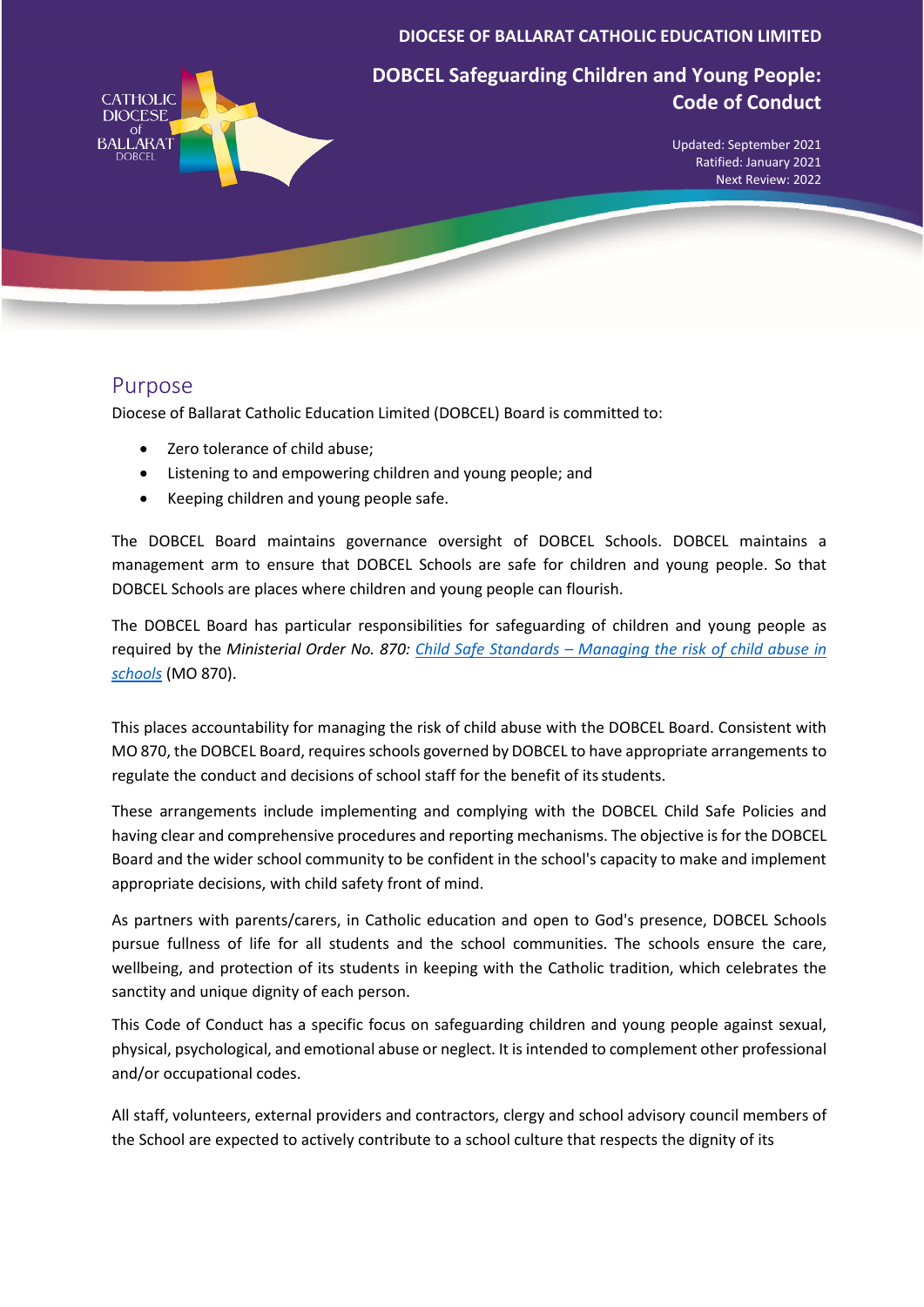members and affirms the Gospel values of love, care for others, compassion and justice. They are required to observe child safe principles and expectations for appropriate behaviour towards and in the company of children, as noted below.

## Acceptable Behaviours

All staff, volunteers, external providers, contractors, visitors, clergy, and school council members are responsible for supporting the safety of children by:

- adhering to the school's child safe policy and upholding the school's statement of commitment to child safety at all times
- taking all reasonable steps to protect children from abuse
- treating everyone in the school community with respect
- listening and responding to the views and concerns of children, particularly if they are telling you that they or another child has been abused or that they are worried about their safety/the safety of another child
- promoting the cultural safety, participation, and empowerment of Aboriginal and Torres Strait Islander children (for example, by never questioning an Aboriginal and Torres Strait Islander child's self-identification)
- promoting the cultural safety, participation, and empowerment of children with culturally and/or linguistically diverse backgrounds (for example, by having a zero tolerance of discrimination)
- promoting the safety, participation, and empowerment of children with a disability (for example, during personal care activities)
- ensuring as far as practicable that adults are not alone with a child
- reporting any allegations of child abuse to the school's leadership (or child safety officer if the school has appointed someone to this role)
- understanding and complying with all reporting obligations as they relate to mandatory reporting and reporting under the Crimes Act 1958
- reporting any child safety concerns to the school's leadership (or child safety officer if the school has appointed someone to this role)
- if an allegation of child abuse is made, ensuring as quickly as possible that the child(ren) are safe
- reporting to the Victorian Institute of Teaching (VIT) any charges, committals for trial or convictions in relation to a sexual offence by a registered teacher, or certain allegations or concerns about a registered teacher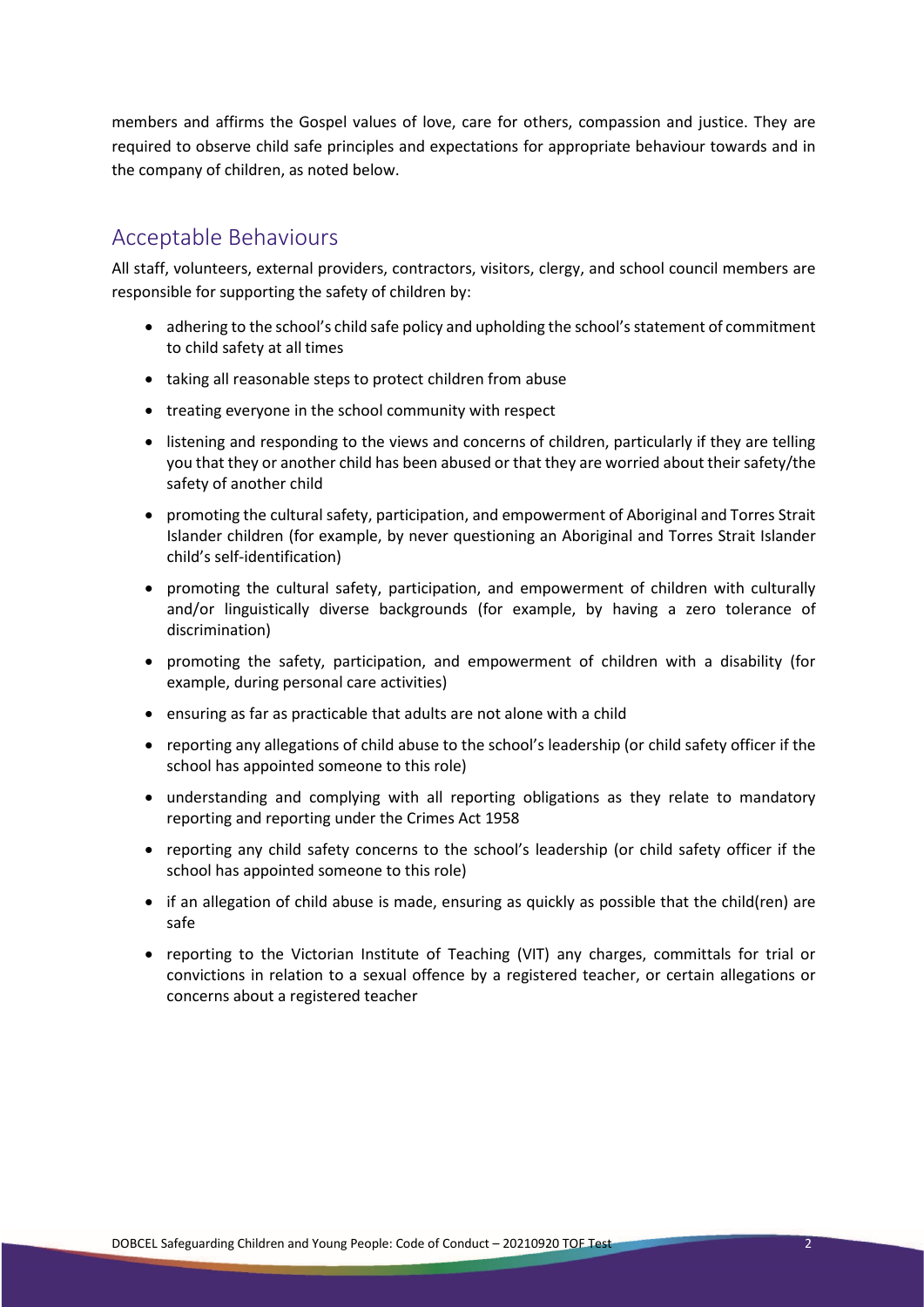## Unacceptable Behaviours

All staff, volunteers, external providers and contractors, clergy and school council members must not:

- ignore or disregard any suspected or disclosed child abuse
- develop any 'special' relationships with children that could be seen as favouritism (for example, the offering of gifts or special treatment for specific children)
- exhibit behaviours with children which may be construed as unnecessarily physical (for example inappropriate sitting on laps)
- put children at risk of abuse (for example, by locking doors)
- initiate unnecessary physical contact with children or do things of a personal nature that a child can do for themselves, such as toileting or changing clothes
- engage in open discussions of a mature or adult nature in the presence of children (for example, personal social activities)
- use inappropriate language in the presence of children
- express personal views on cultures, race, or sexuality in the presence of children
- discriminate against any child, including because of age, gender, race, culture, vulnerability, sexuality, ethnicity, or disability
- have contact with a child or their family outside of school without the school's leadership or child safety officer's (if the school has appointed someone to this role) knowledge and/or consent or the school governing authority's approval (for example, unauthorised after hours tutoring, private instrumental/other lessons or sport coaching), or without a valid context. Accidental contact, such as seeing people in the street, is appropriate.
- have any online contact with a child (including by social media, email, instant messaging etc) or their family (unless necessary e.g. by providing families with e-newsletters or assisting students with their schoolwork) without a valid context (e.g. a familial relationship exists)
- without a valid context use any personal communication channels/device such as a personal email account
- without a valid context exchange personal contact details such as phone number, social networking sites or email addresses
- photograph or video a child without the consent of the parents/carers
- work with children whilst under the influence of alcohol or illegal drugs
- consume illegal drugs at school or at school events in the presence of children
- consume alcohol at school or at school events in the presence of children, other than where the Executive Director has given explicit approval to drink moderately (example Yr 12 Graduation)